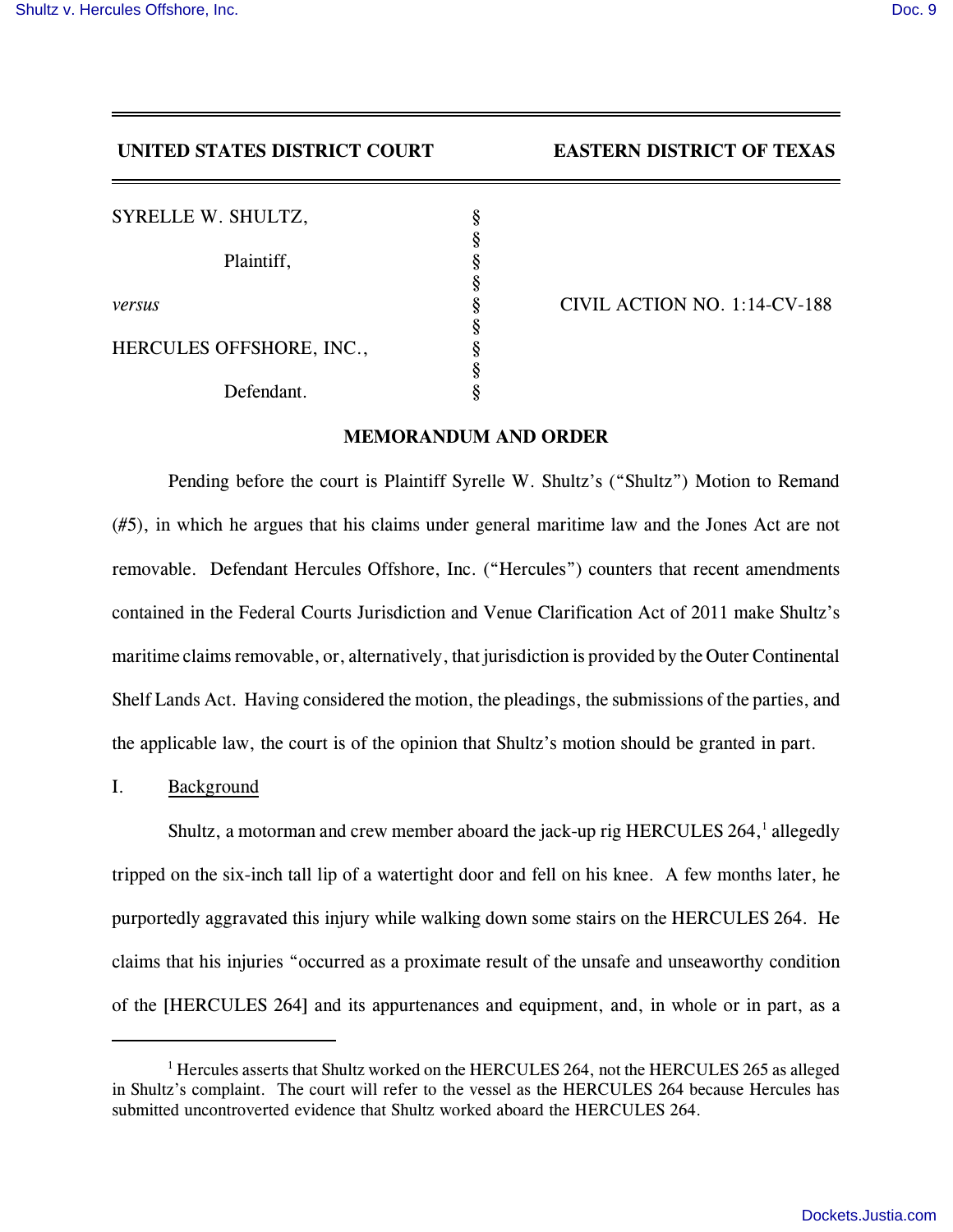proximate result of negligence on the part of" Hercules, which owns and operates the HERCULES 264. He further avers that his injuries were severe, painful, and permanently disabling, requiring extensive treatment. He seeks between \$100,000.00 and \$500,000.00 in damages.

On March 5, 2014, Shultz sued Hercules in state court, alleging claims under general maritime law and the Jones Act. His petition states that the "incidents herein sued upon occurred upon the navigable waters of the Gulf of Mexico, and therefore the substantive law governing this action is the general maritime law of the United States." On March 31, 2014, Hercules removed this case to federal court, and Shultz moved for remand on April 7, 2014.

II. Analysis

Shultz argues that remand is improper because general maritime law claims are not removable unless some independent basis for the exercise of federal jurisdiction exists apart from federal question jurisdiction. This is because "even though federal courts have original jurisdiction over maritime claims under 28 U.S.C. § 1333, they do not have removal jurisdiction over maritime cases brought in state court." *Barker v. Hercules Offshore, Inc.*, 713 F.3d 208, 219 (5th Cir. 2013) (citing *Romero v. Int'l Terminal Operating Co.*, 358 U.S. 354, 368 (1959), *superseded by statute on other grounds as stated by Miles v. Apex Marine Corp.*, 498 U.S. 19 (1990)). Indeed, the longstanding general rule has been that "there is no removal into admiralty." David W. Robertson & Michael F. Sturley, *Recent Developments in Admiralty and Maritime Law at the National Level and in the Fifth and Eleventh Circuits*, 37 TUL. MAR. L.J. 401, 407 (2013). Shultz stresses that, in this case, no independent basis for federal jurisdiction, such as diversity jurisdiction, is present.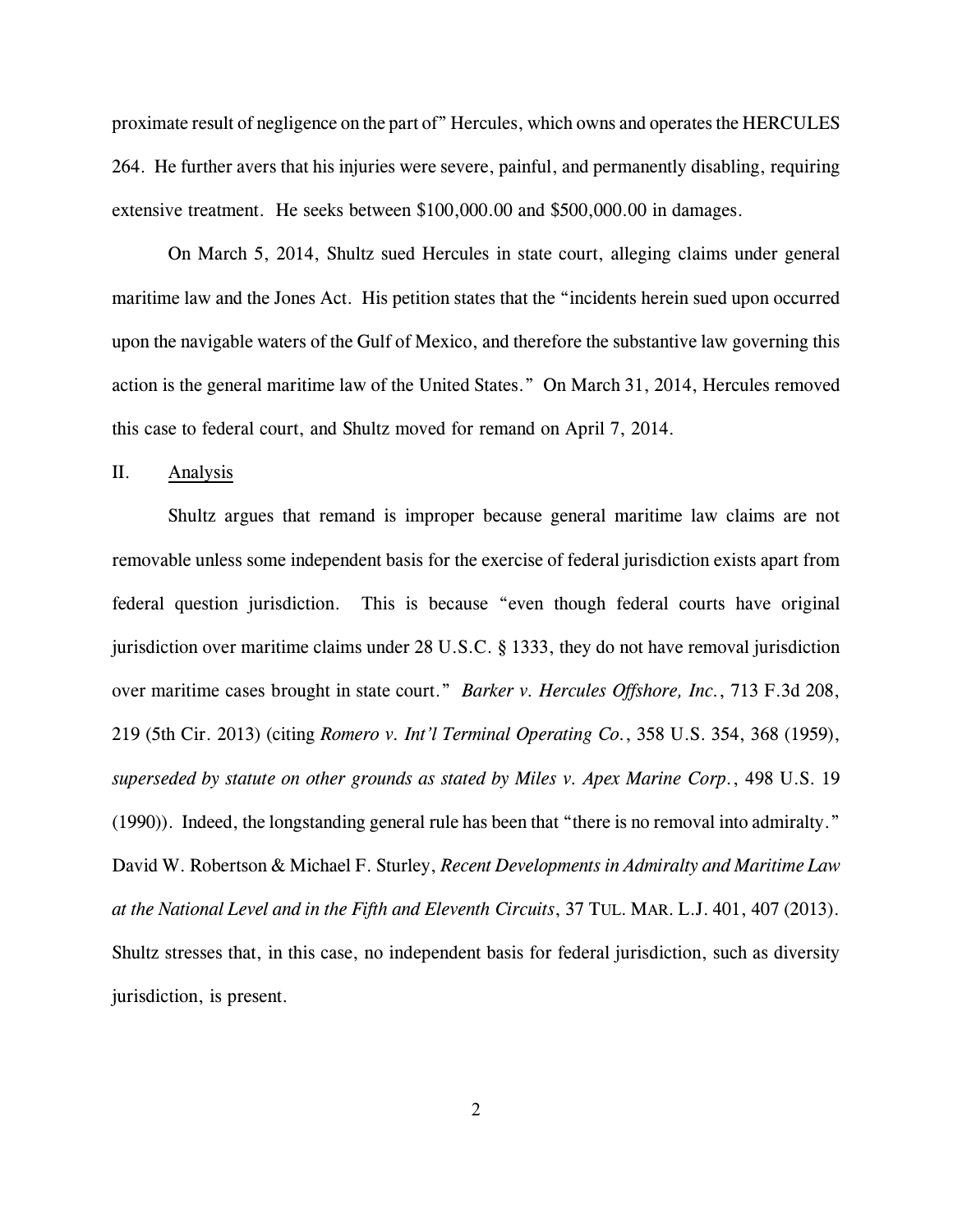Nevertheless, Hercules claims that the removal of a maritime claim based on this court's admiralty jurisdiction is permissible under the recently amended version of 28 U.S.C. § 1441. In the alternative, Hercules asserts that OCSLA provides an independent basis for the exercise of removal jurisdiction because Shultz's injuries occurred while he was working on a jack-up oil rig on the Outer Continental Shelf. *See* 43 U.S.C. § 1349(b)(1) (providing for jurisdiction over "cases and controversies arising out of, or in connection with . . . any operation conducted on the outer Continental Shelf which involves exploration, development, or production of the minerals[] of the subsoil and seabed of the outer Continental Shelf . . . .").

### A. Jurisdiction under the OCSLA

Hercules relies on federal question jurisdiction under the Outer Continental Shelf Lands Act ("OCSLA"), 43 U.S.C. § 1301 *et seq*., as its basis for subject matter jurisdiction.

The OCSLA provides:

The Constitution and laws and civil and political jurisdiction of the United States are extended to the subsoil and seabed of the [O]uter Continental Shelf and to all artificial islands, and all installations and other devices permanently or temporarily attached to the seabed, which may be erected thereon for the purpose of exploring for, developing, or producing resources therefrom, or any such installation or other device (other than a ship or vessel) for the purpose of transporting such resources, to the same extent as if the [O]uter Continental Shelf were an area of exclusive Federal jurisdiction located within a State . . . .

43 U.S.C. § 1333(a)(1). "The purpose of the [OCSLA] [is] to define a body of law applicable to the seabed, the subsoil, and the fixed structures . . . on the [O]uter Continental Shelf." *Rodrigue v. Aetna Cas. & Sur. Co.*, 395 U.S. 352, 355 (1969); *accord Barker*, 713 F.3d at 213; *Grand Isle Shipyard, Inc. v. Seacor Marine, LLC*, 589 F.3d 778, 784 (5th Cir. 2009), *cert. denied*, 560 U.S. 592 (2010). The act expressly grants subject matter jurisdiction to the federal courts over cases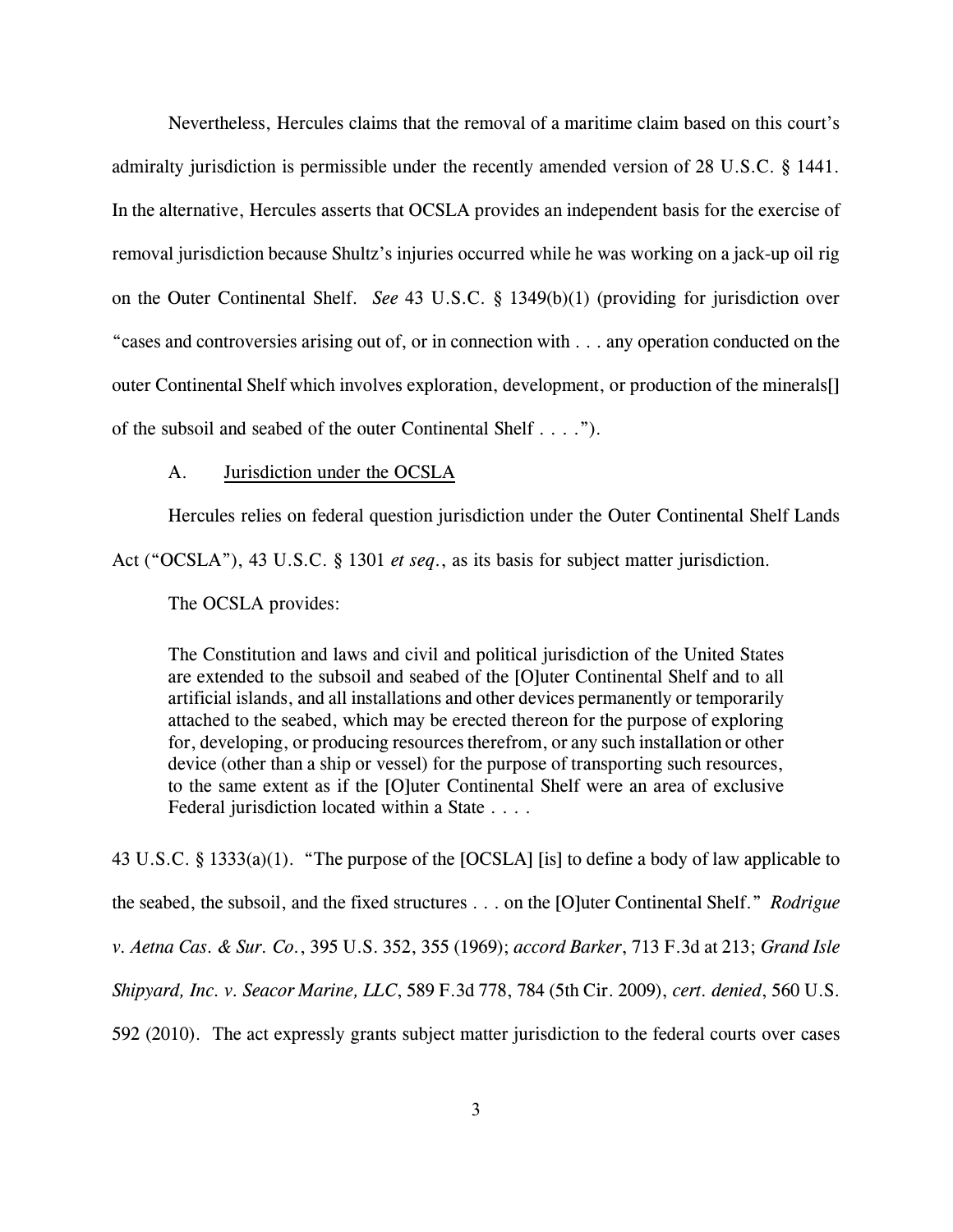and controversies "arising out of or in connection with . . . any operation conducted on the [O]uter Continental Shelf which involves exploration, development, or production of the minerals" from the Outer Continental Shelf. 43 U.S.C. § 1349(b)(1); *accord Texaco Exploration & Prod. v. AmClyde Engineered Prods. Co., Inc.*, 448 F.3d 760, 768 (5th Cir.), *cert. denied*, 549 U.S. 1053 (2006). For OCSLA to apply to an action, the plaintiff need not specifically assert any claims under OCSLA in the complaint; rather, OCSLA governs if the facts alleged within the complaint fall within the statutory grant of jurisdiction. *Barker*, 713 F.3d at 213; *Tenn. Gas Pipeline v. Houston Cas. Ins. Co.*, 87 F.3d 150, 154-55 (5th Cir. 1996).

"District courts have original federal question jurisdiction of cases brought under OCSLA, and hence such cases can be removed to federal court under § 1441. *See* [*Barker*, 713 F.3d at 220-21]. This is true regardless of whether federal, state, or maritime law provides the substantive rule of decision in the case, and regardless of the citizenship of the parties. *Id.* at 220- 22." *Landerman v. Tarpon Operating & Dev., LLC*, No. 14-381, 2014 WL 1763208, at \*3 (E.D. La. May 1, 2014). In other words, even if maritime law claims brought in state court do not "arise under" a federal statute so as to permit removal under § 1441, they can be removed if they arise under OCSLA.

"To determine whether a plaintiff's claim arises under the OCSLA, 'the Fifth Circuit applies a but-for test, asking whether: (1) the facts underlying the complaint occurred on the proper situs; (2) the plaintiff's employment furthered mineral development on the [outer continental shelf]; and (3) the plaintiff's injury would not have occurred but for his employment." *Landerman*, 2014 WL 1763208, at \*3 (quoting *Barker*, 713 F.3d at 213).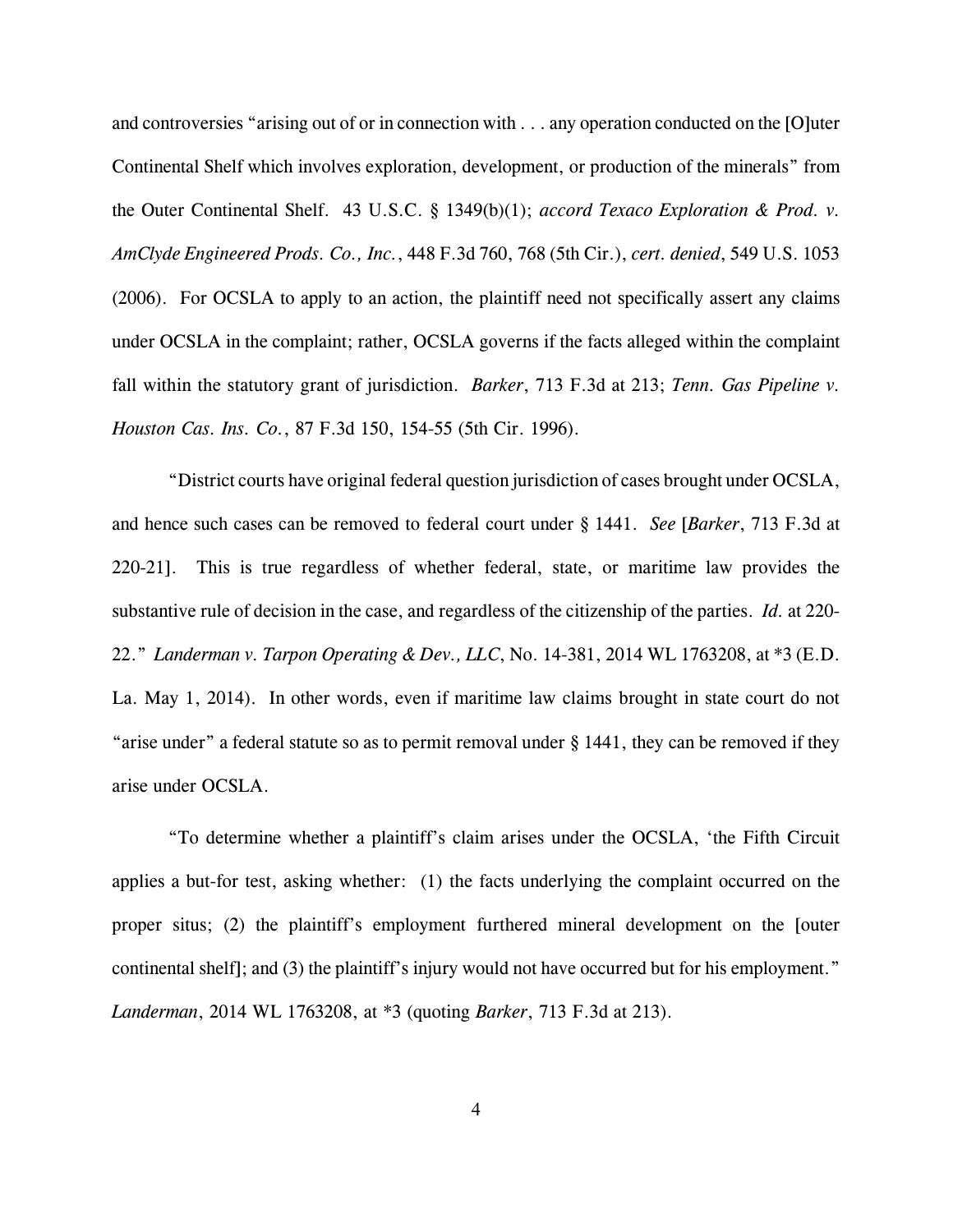The evidence adduced by Hercules, consisting of two incident reports about Shultz's alleged injuries and an affidavit, demonstrates that each of the three factors above is satisfied. The reports state that Shultz was serving as a motorman aboard the HERCULES 264 on the dates of his injuries, January 9, 2013, and May 19, 2013. At the time of the first injury, the HERCULES 264 was approximately fifty miles offshore and was engaged in well-testing, a component of oil exploration. On the date of the second injury, the HERCULES 264 was approximately twenty miles offshore and was performing routine drilling. According to the affidavit of Mark Brown, the Claims Manager for Hercules, the HERCULES 264 "was jacked up on the Outer Continental Shelf in the Gulf of Mexico and assisting in the exploration, development, production of minerals, and/or drilling operations to produce oil and gas" during both incidents.

The HERCULES 264 was a proper situs under OCSLA because it was "jacked up" at the times of Shultz's alleged injuries. *Barker*, 713 F.3d at 213 (holding that a jack up rig attached to the Outer Continental Shelf qualifies as an OCSLA situs). The evidence also shows that Shultz's employment was in furtherance of mineral development on the Outer Continental Shelf. *Id.* at 239. Lastly, Shultz's injuries would not have occurred but for his employment on the HERCULES 264. Thus, this suit arises under OCSLA and was properly removed pursuant to 28 U.S.C. §§ 1331 and 1441.

Because this matter was properly removed under OCSLA, the court will not examine whether general maritime claims are removable pursuant to  $\S$  1441 absent an independent basis for federal jurisdiction.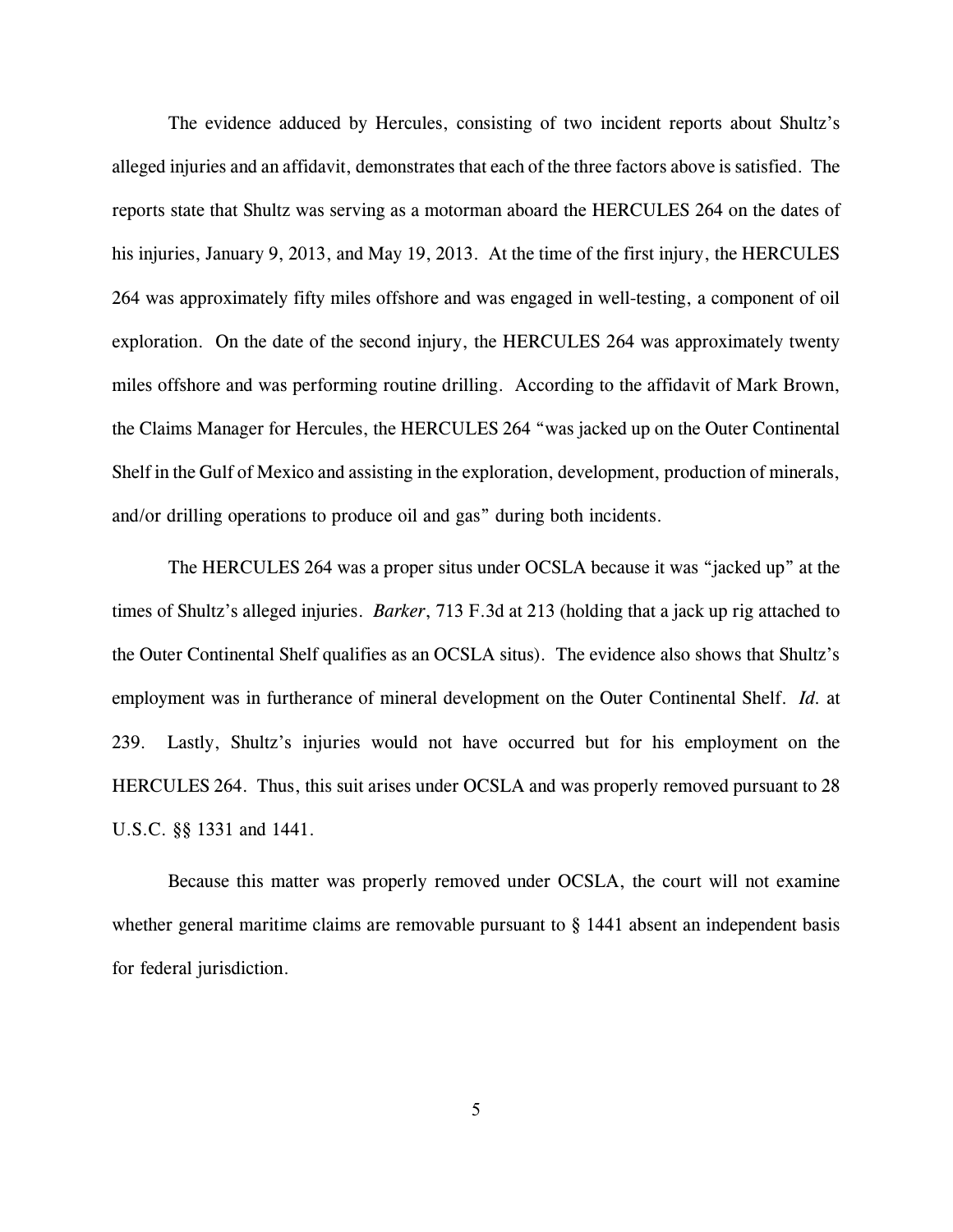#### B. Removal of Jones Act Claims

Shultz's Jones Act claim, however, should be severed and remanded to state court. The Jones Act, 46 U.S.C. §§ 30104-30105 (formerly 46 App. U.S.C. § 688), permits "[a] seaman injured in the course of employment" to sue his employer for negligence. 46 U.S.C. § 30104. The Jones Act is read to incorporate provisions of the Federal Employers' Liability Act (45 U.S.C. § 51 *et seq.*) that preclude removal of actions filed in state court. 46 U.S.C. § 30104 ("Laws of the United States regulating recovery for personal injury to, or death of, a railway employee apply to an action under this section."); 28 U.S.C. § 1445(a) ("A civil action in any State court against a railroad or its receivers or trustees . . . may not be removed to any district court of the United States."). Thus, Jones Act suits generally are not removable. *Holmes v. Atl. Sounding Co., Inc.*, 437 F.3d 441, 445 (5th Cir. 2006).

Nevertheless, under § 1441, "a civil action that includes a claim arising under federal law and 'a claim that has been made nonremovable by statute' may be removed to federal court if the action would have been removable absent the latter claim." *Landerman*, 2014 WL 1763208, at \*4 (quoting 28 U.S.C. § 1441(c)(1)); *accord Genusa v. Asbestos Corp. Ltd.*, \_\_\_ F. Supp. 2d \_\_\_, 2014 WL 1831190, at \*8, (M.D. La. May 8, 2014). Section 1441 further provides that "after removal of such an action, 'the district court shall sever from the action all claims [made nonremovable by statute] and shall remand the severed claims to the State court from which the action was removed.'" *Landerman*, 2014 WL 1763208, at \*4 (quoting 28 U.S.C. § 1441(c)(2)).

Hercules argues that this case is simply a general maritime case about the unseaworthiness of the HERCULES 264, not a true Jones Act case. Accordingly, Hercules asserts that "Plaintiff's case, for removal purposes, must be viewed as a general-maritime-law-governed unseaworthiness